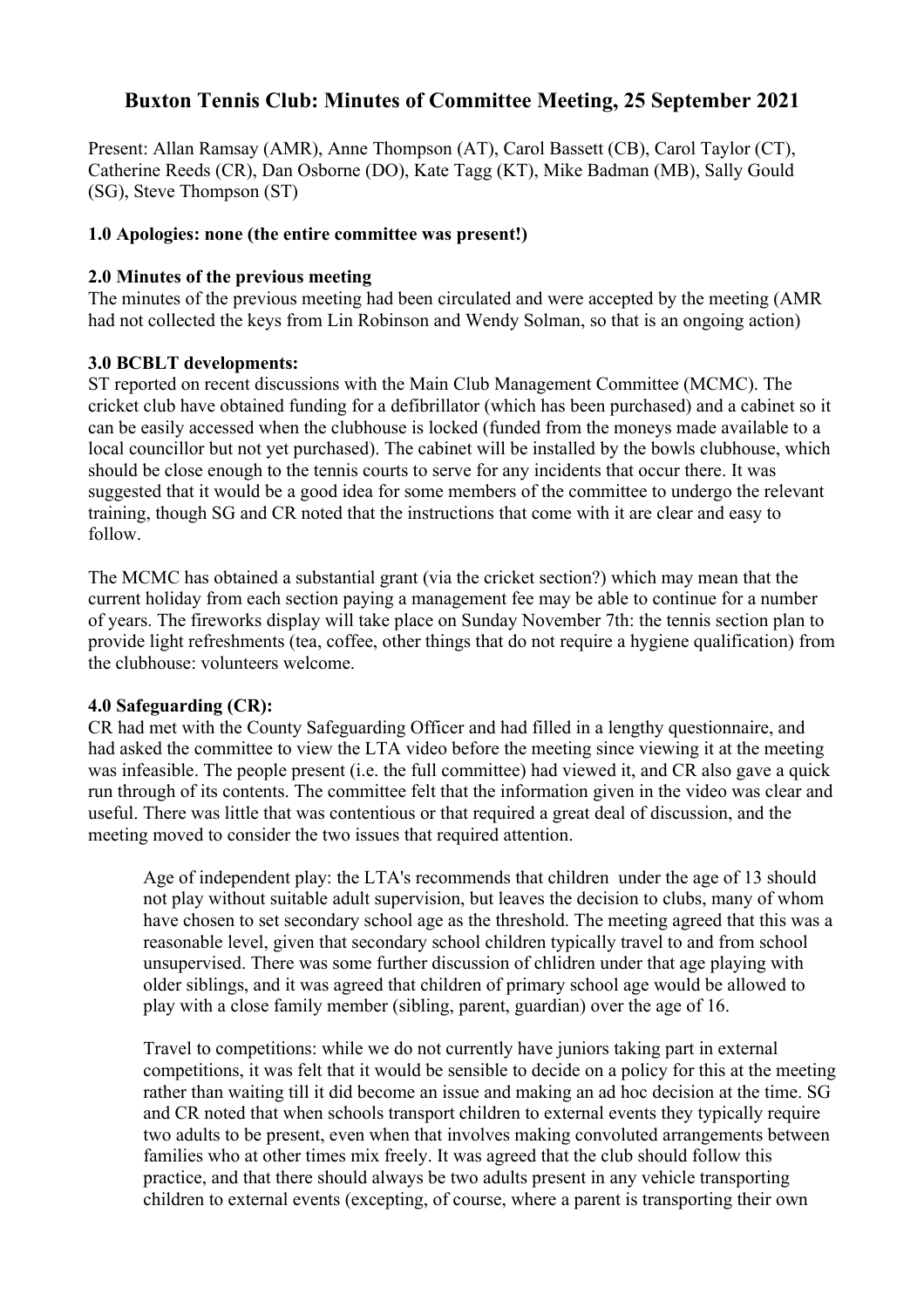### children).

The meeting discussed the LTA's recommended policies on safeguarding and diversity. While it was felt that the LTA policies covered matters that were extremely unlikely to be relevant to the club, it would be better to accept them as they stand rather than trying to cherry pick the parts that seemed relevant and delete the ones that did not. The meeting therefore agreed to adopt the LTA policies. It was agreed that a report from the safeguarding officer would be a standing item on the agenda for future meetings, and that the policies would be reviewed after two years.

## **5.0 Club tournaments: feedback and future (CT)**

The club had planned a social tournament for Sunday September 19th, to be run by the club coach Shaun Murray. The weather on that day was very poor, and while Shaun did turn up for the junior coaching session he cancelled this because of the weather (thus following the element of the safeguarding policy that says that children should not be expected to train in excessively poor weather). There was a gap of a couple of hours before the tournament, and given the weather it made sense for Shaun to go home and for CT to contact the people who had said they would be coming if the weather improved.

CT did run the tournament, mixing and matching partners (with help from MB and CR) so that everyone got a reasonable set of games, and reported that it had gone well, to the point that people sent her emails following the event saying how much they had enjoyed it. It was agreed that we should run further events, and that we would invite Shaun to get involved later on as and when that seemed appropriate for the club and for Shaun. CT and SG agreed to run tournaments on 31 October and 02 January, to be publicised now and two weeks before the event.

### **6.0 Working party (MB)**

There will be a working party on 8 October, starting at 1:00, to trim the hedge, weed the surrounds of the courts, clear moss from court 3, anything else that needs to be done. The tensioning wire round the netting needs attention -- MB will try to get advice on what should be done from local fencing companies.

# **7.0 Club teams**

The mixed B team has struggled to put out a team because there are not enough male players who want to play matches. At the previous meeting it was agreed that we would enter two teams in the winter league, and following some discussion subsequent to the meeting we did enter two teams. The problems that the mixed B team had encountered were again considered, and it was agreed that SG and KT would undertake to run both teams, rotating men between the two. It was considered that this would be feasible, given that the mixed A team had generally managed to field three men, with a couple of juniors as reserves. It was noted that the winter B team had been placed in division 5, which may be a lower standard than our better male players are used to, but given that we have chosen to enter two teams we have to do the best we can to fulfil our commitments.

# **8.0 AOB**

ST noted that as the evenings get darker people will be using the lights more. He therefore requested that committee members, particularly people who attend club sessions, carry a stock of tokens so that members can actually get hold of them. It was noted that tokens are very small and easy to lose, so people are advised to have a container (spice jar, tobacco tin, ...) to keep them in.

There was an extensive discussion of the fact that the balls that are intended for use at club sessions are frequently used for private play and are even subsequently taken home. Balls for club play have been kept in a box which is clearly marked "Balls for club play", so there is no question that the people using them are unaware of the situation. Various suggestions were considered, but it was